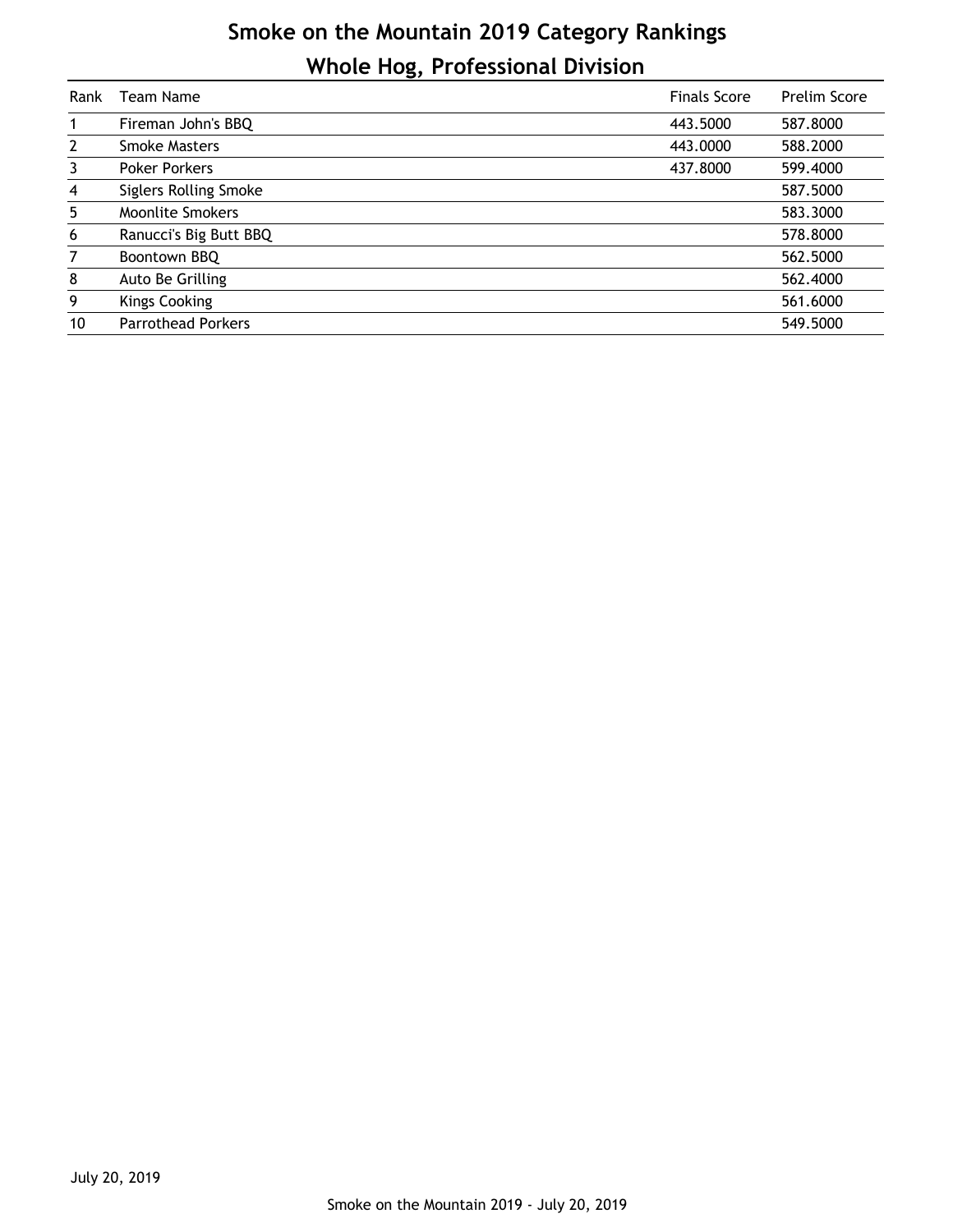## **Smoke on the Mountain 2019 Category Rankings Pulled Pork, Professional Division**

| Rank | Team Name                    | <b>Finals Score</b> | <b>Prelim Score</b> |
|------|------------------------------|---------------------|---------------------|
| 1    | Jonesy Q BBQ                 | 437.6000            | 597.7000            |
| 2    | <b>Poker Porkers</b>         | 437.0000            | 594.8000            |
| 3    | Auto Be Grilling             | 427.6000            | 595.8000            |
| 4    | Fireman John's BBQ           |                     | 587.9000            |
| 5    | <b>Parrothead Porkers</b>    |                     | 587.2000            |
| 6    | <b>Smoke Masters</b>         |                     | 584.4000            |
| 7    | Bobbi-Q                      |                     | 582.6000            |
| 8    | <b>Kings Cooking</b>         |                     | 581.0000            |
| 9    | Ranucci's Big Butt BBQ       |                     | 580,4000            |
| 10   | <b>Moonlite Smokers</b>      |                     | 580.3000            |
| 11   | <b>Mucks</b>                 |                     | 573.4000            |
| 12   | North Meats South BBQ        |                     | 569.3000            |
| 13   | <b>Siglers Rolling Smoke</b> |                     | 566.6000            |
| 14   | Boontown BBQ                 |                     | 566.2000            |
| 15   | I Will be Your Huckleberry   |                     | 565.0000            |
| 16   | Nervous Wreck BBQ            |                     | 561.5000            |